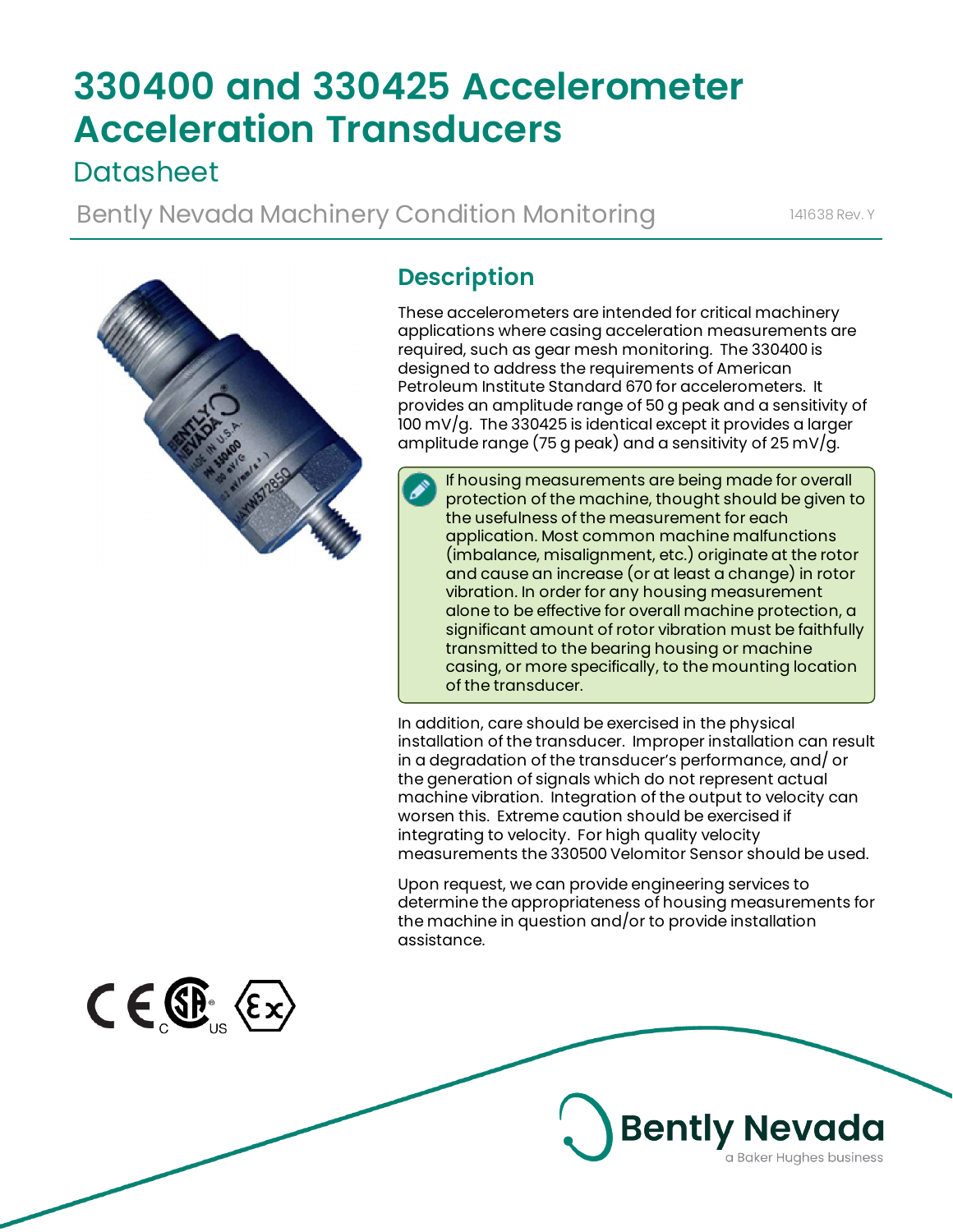# **Specifications**

Parameters are specified from +20 to +30 °C (+68 to +86 °F) and 100 Hz unless otherwise indicated.



Operation outside the specified limits may result in false readings or loss of machine monitoring.

### **Electrical**

### **330400**

| Sensitivity                                             | $10.2 \text{ mV/m/s}$ (100 mV/g) ±5%.                                                                                                                                                                                                  |
|---------------------------------------------------------|----------------------------------------------------------------------------------------------------------------------------------------------------------------------------------------------------------------------------------------|
| Acceleration<br>range                                   | 490 m/s <sup>2</sup> (50 g) peak overall<br>acceleration within the 10 Hz to 15 kHz<br>frequency span. Vibration at<br>frequencies above 15 kHz, especially<br>at the transducers resonance will<br>significantly decrease this range. |
| Amplitude<br>Linearity                                  | $\pm$ 1% to 490 m/ s2 (50 g) peak.                                                                                                                                                                                                     |
| <b>Broadband</b><br>Noise Floor<br>(10 Hz to 15<br>kHz) | $0.039 \text{ m/s}$ 2 $(0.004 \text{ g}) \text{ rms}$ .                                                                                                                                                                                |

### **330425**

| Sensitivity                                             | 2.5 mV/m/s2 (25 mV/g) $\pm$ 5%.                                                                                                                                                                                                |  |
|---------------------------------------------------------|--------------------------------------------------------------------------------------------------------------------------------------------------------------------------------------------------------------------------------|--|
| Acceleration<br>Range                                   | 735 m/s2 $(75 g)$ peak overall<br>acceleration within the 10 Hz to 15 kHz<br>frequency span. Vibration at<br>frequencies above 15 kHz, especially<br>at the transducer's resonance, will<br>significantly decrease this range. |  |
| Amplitude<br>Linearity                                  | $\pm$ 1% to 735 m/s2 (75 g) peak.                                                                                                                                                                                              |  |
| <b>Broadband</b><br>Noise Floor<br>(10 Hz to 15<br>kHz) | $0.098 \text{ m/s}$ 2 $(0.01 \text{ g}) \text{ rms}$ .                                                                                                                                                                         |  |

# **Both Units**

| Frequency<br>Response                                                                          | 10 Hz to 15 kHz                                                                                                                                                         |  |
|------------------------------------------------------------------------------------------------|-------------------------------------------------------------------------------------------------------------------------------------------------------------------------|--|
|                                                                                                | $(600$ cpm to 900,000 cpm) $\pm$ 3dB;                                                                                                                                   |  |
|                                                                                                | 30 Hz to 10 kHz                                                                                                                                                         |  |
|                                                                                                | $(1800$ cpm to 600,000 cpm) $\pm 10\%$                                                                                                                                  |  |
| Temperature                                                                                    | -11% to +3% typical over the                                                                                                                                            |  |
| Sensitivity                                                                                    | operating temperature range.                                                                                                                                            |  |
| <b>Transverse</b><br>Sensitivity                                                               | Less than 5% of axial.                                                                                                                                                  |  |
| Mounted<br>Resonant<br>Frequency                                                               | Greater than 30 kHz.                                                                                                                                                    |  |
| Amplitude of<br>Resonant<br>Peak                                                               | 20 dB maximum.                                                                                                                                                          |  |
| <b>Base Strain Sensitivity</b>                                                                 |                                                                                                                                                                         |  |
| For serial<br>numbers<br>preceded by<br>the letter "G"<br>(including all<br>new sensors        | 49 mm/s2/mstrain (0.005<br>g/mstrain)                                                                                                                                   |  |
| For serial<br>numbers NOT<br>preceded by<br>the letter "G"<br>(shipped prior<br>to April 2004) | 980 mm/s2/mstrain (0.100<br>g/mstrain) without Mounting Base<br>(API adapter);                                                                                          |  |
|                                                                                                | 4.9 mm/s2/mstrain (0.0005<br>g/mstrain) with Mounting Base (API<br>adapter) supplied with the<br>accelerometer.                                                         |  |
|                                                                                                | <b>Bently Nevada recommends</b><br>installing with the Mounting<br>base to minimize base strain<br>sensitivity for serial numbers<br>NOT preceded by the letter<br>"G". |  |
| Maximum<br>cable length                                                                        | 305 metres (1000 ft) with no<br>degradation of signal.                                                                                                                  |  |
| Power requirements                                                                             |                                                                                                                                                                         |  |
| Input Voltage                                                                                  | $-24 \pm 0.5$ Vdc.                                                                                                                                                      |  |
| <b>Bias Current</b>                                                                            | 2 mA nominal.                                                                                                                                                           |  |
| <b>Output Bias</b><br>Voltage:                                                                 | $-8.5 \pm 0.5$ Vdc.                                                                                                                                                     |  |
| Grounding                                                                                      | Case isolated.                                                                                                                                                          |  |

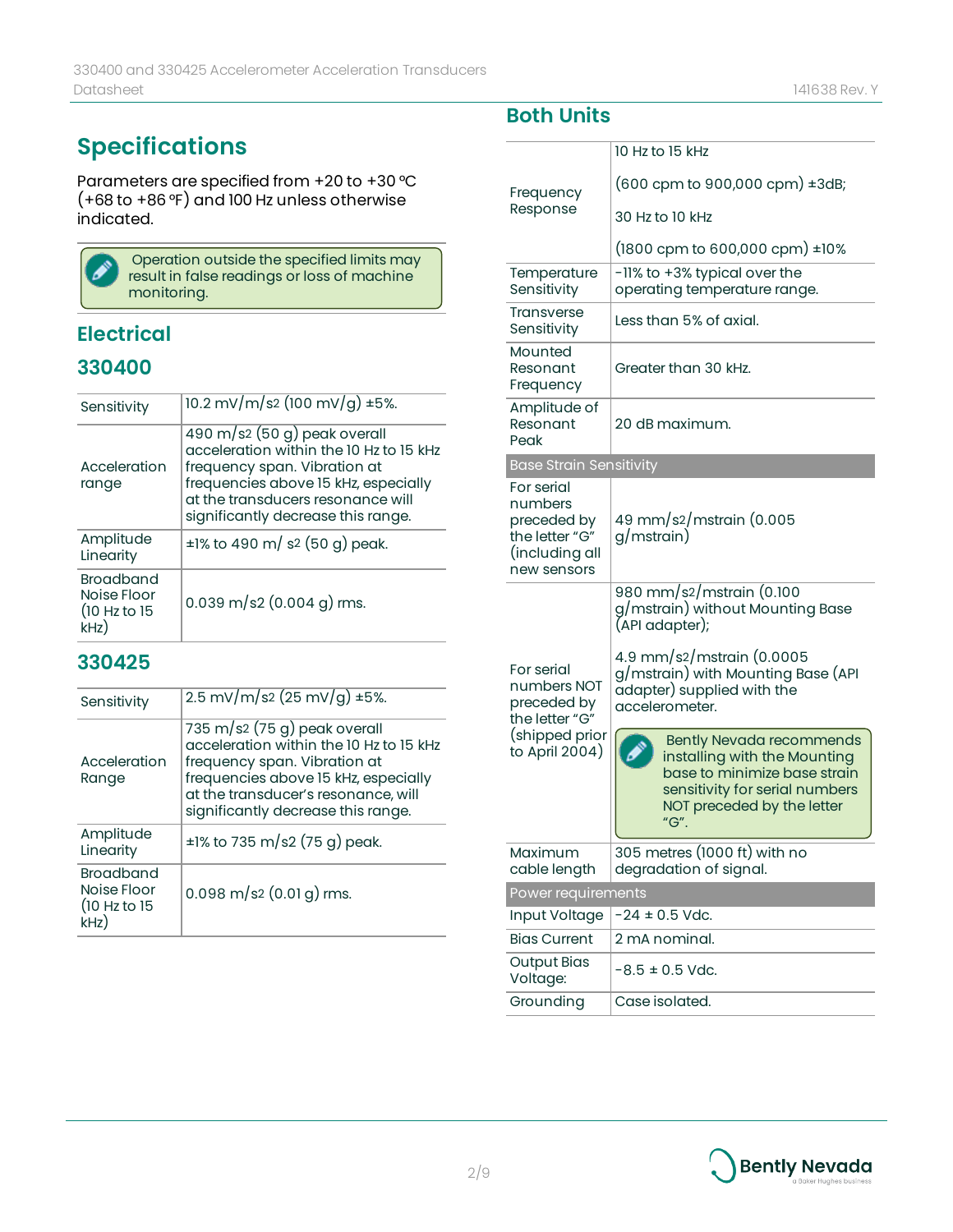### **Environmental Limits**

| Operating<br>and storage<br>temperature | -55°C to +121°C (-67°F to +250°F)                                                                                                          |
|-----------------------------------------|--------------------------------------------------------------------------------------------------------------------------------------------|
| Shock<br>Survivability                  | 49,050 m/s2 (5000 g) peak,<br>maximum.                                                                                                     |
| Relative<br>humidity                    | 100% condensing, non-submerged.<br>Case is hermetically sealed.                                                                            |
| Magnetic<br>Field<br>Susceptibility     | $\frac{1}{2}$ (2.21 mm/s2/gauss (225 mg/gauss)<br>[50 gauss, 50-60Hz].                                                                     |
| IP Rating                               | Equivalent to an IP 68 (Dust tight and<br>watertight). Please note that this is<br>for the sensor only and does not<br>apply to the cable. |

# **Physical**

| Weight (no<br>cable) | 99 g (3.5 oz), typical                              |
|----------------------|-----------------------------------------------------|
| Diameter             | 23 mm (0.93 in).                                    |
| Height               | 59 mm (2.3 in), including mounting<br>stud.         |
| Connector            | 3-pin MIL-C-5015 Receptacle<br>316L stainless steel |
| Mounting<br>Surface  | 32 minch rms.                                       |
| Mounting<br>Torque   | 4.1 N $\cdot$ m (3.0 ft $\cdot$ lb).                |
| <b>Case Material</b> | 316L stainless steel                                |
| Weight (no<br>cable) | $100 g (3.5 oz)$ , typical                          |
| Mounting<br>Angle    | Any orientation                                     |

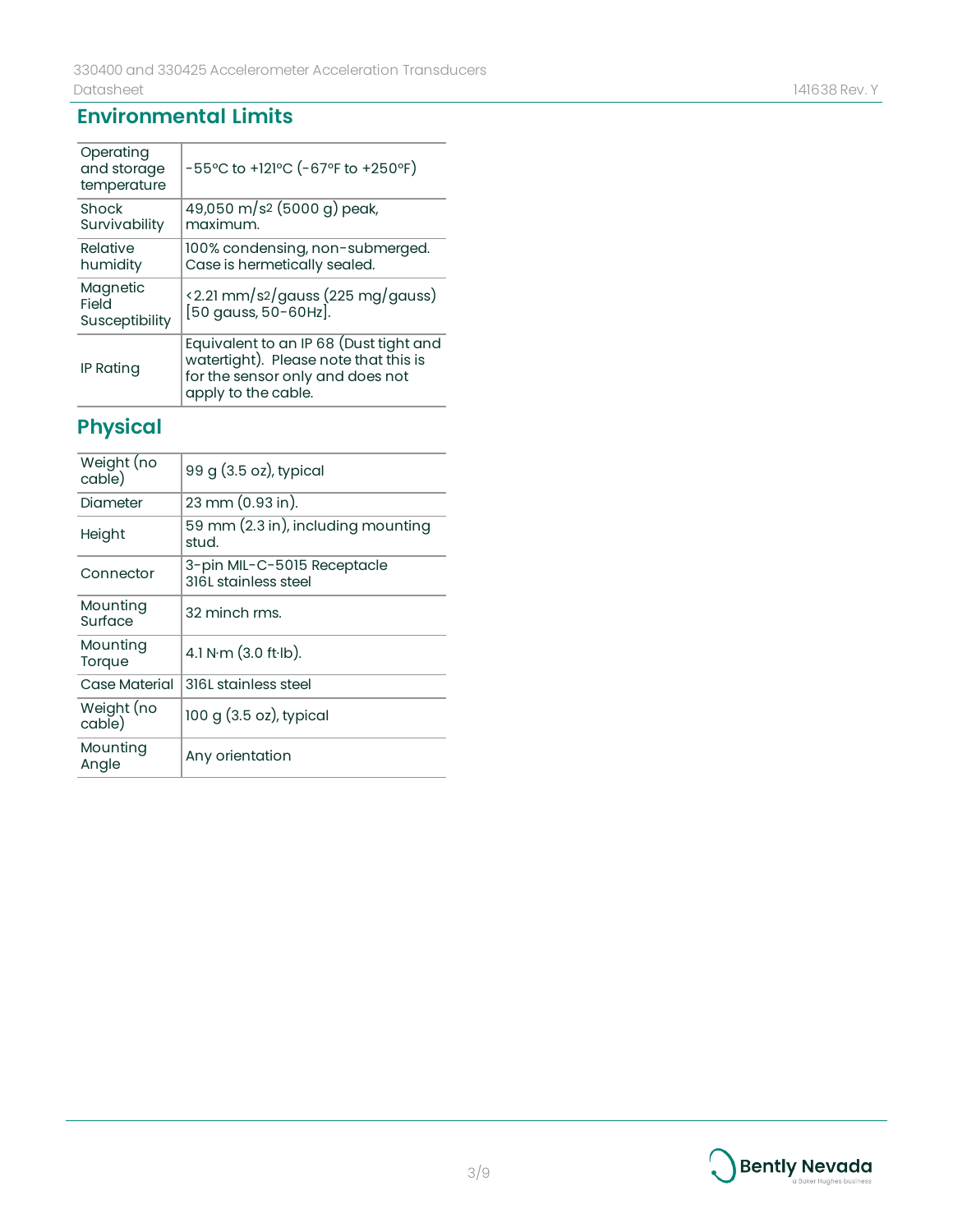# **Compliance and Certifications**

### **FCC**

This device complies with part 15 of the FCC Rules. Operation is subject to the following two conditions:

- This device may not cause harmful interference.
- This device must accept any interference received, including interference that may cause undesired operation.

### **EMC**

EMC Directive 2014/30/EU

### **RoHS**

RoHS Directive 2011/65/EU

### **Maritime**

### **330400 and 330425 only**

ABS 2009 Steel Vessels Rules

1-1-4/7.7,4-8-3/1.11.1,4-9-7/13

# **Hazardous Area Approvals**

For the detailed listing of country and product specific approvals, refer to the *Approvals Quick Reference Guide* (108M1756) available from [Bently.com.](http://www.bently.com/)

# **CSA/NRTL/C**

#### **190501 (Agency Approval Options 01 through 04)**

| Intrinsically<br>Safe | Ex ia IIC $T4$ :<br>Class I, Div 1, Groups A, B, C, D.<br>Class II, Group E, F and G<br>Class III |
|-----------------------|---------------------------------------------------------------------------------------------------|
|                       | AEx ia IIC T4:<br>Class I, Div 1, Groups A, B, C, D;<br>Class II, Groups E, F, G<br>Class III     |

|                                   | Install per drawing 167536                                                                                          |  |
|-----------------------------------|---------------------------------------------------------------------------------------------------------------------|--|
|                                   | T4 @ -40 °C ≤ Ta ≤ +100 °C<br>$(-40 °F \leq Tg \leq +212 °F)$                                                       |  |
|                                   | Ex nL IIC T4<br>Class I, Division 2, Groups A, B, C and D                                                           |  |
| Intrinsically<br>Safe and<br>Non- | AEx nA T4<br>Class I, Division 2, Groups A, B, C and D                                                              |  |
| Incendive                         | Install per drawing 167536                                                                                          |  |
|                                   | T4 @ -40 °C ≤ Ta ≤ +100 °C<br>$(-40 °F \leq Tg \leq +212 °F)$                                                       |  |
| 330400,<br>330425                 | Ex ia IIC T4<br>AEx ia IIC T4<br>Class I, Div 1 Groups A, B, C and D<br>Class II, Groups E, F, and G<br>Class III   |  |
|                                   | T4 @ -40°C ≤ Ta ≤ 100°C<br>Install per dwg 167538                                                                   |  |
|                                   | Ex ia IIC T4<br>AEx ia IIC T4<br>Class I, Division 1, Groups A, B, C and D<br>Class II, Groups E, F, G<br>Class III |  |
| 330500                            | Install per dwg 167537<br>T4 @ -40°C ≤ Ta ≤ 100°C                                                                   |  |
|                                   | Ex nL IIC T4<br>AEx nA IIC T4<br>Class I, Div 2, Groups A, B, C, D                                                  |  |
|                                   | Install per dwg 167537<br>T4 @ -40°C ≤ Ta ≤ 100°C                                                                   |  |
| 330525                            | Ex ia IIC T4<br>AEx ia IIC T4<br>Class I, Division 1, Groups A, B, C and D<br>Class II, Groups E, F, G<br>Class III |  |
|                                   | T4 @ -40°C ≤ Ta ≤ 100°C                                                                                             |  |
|                                   | Ex nL IIC T4<br>AEx nA IIC T4<br>Class I, Div 2, Groups A, B, C, D                                                  |  |
|                                   | Install per dwg 167539<br>T4 @ -40°C ≤ Ta ≤ 100°C                                                                   |  |

### **ATEX/IECEx**

### **190501, 330400, 330425, 330500, 330525**

**190501**  $\left|\left\langle \underline{\epsilon} \underline{\mathbf{x}} \right\rangle_{\text{II 1 G}}\right|$ 

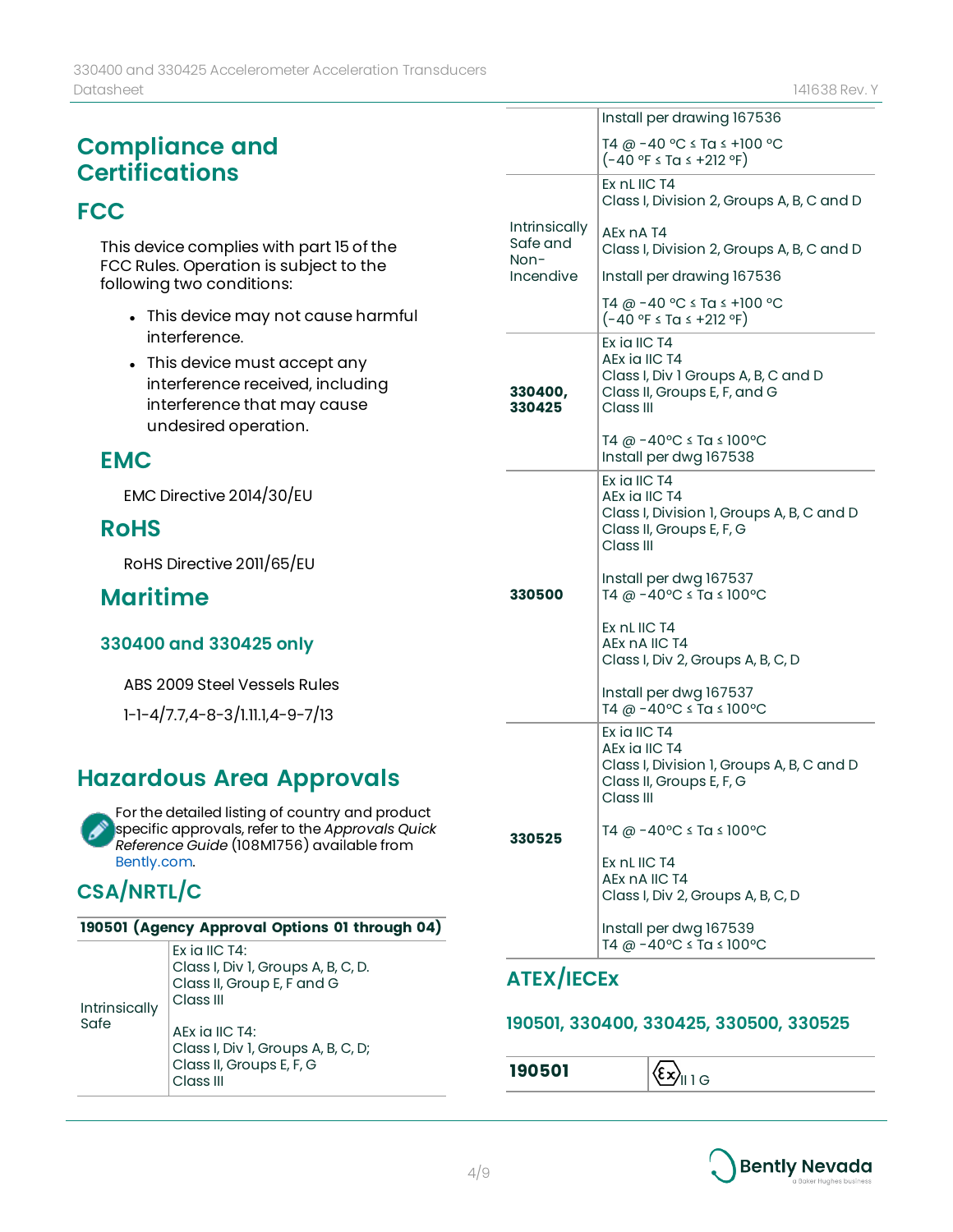|                                         | Ex ia IIC T4 Ga                                                                                    |                                     |
|-----------------------------------------|----------------------------------------------------------------------------------------------------|-------------------------------------|
|                                         | الالاعي)<br>Ex na IIC T4 Gc<br>Ex tc III T130°C Dc<br>T4@ Ta = $-55^{\circ}$ C to 121 $^{\circ}$ C |                                     |
|                                         | Zone $0/1$                                                                                         | Zone 2                              |
|                                         | $Ui = 30V$                                                                                         | $Ui = 30V$                          |
| <b>Entity Parameters</b>                | $\text{li} = 200 \text{mA}$                                                                        | $\mathsf{I}$ i = 200 $\mathsf{m}$ A |
|                                         | $Pi = 0.75W$                                                                                       | $Pi = 1.14W$                        |
|                                         | $Ci - 27.2nF$                                                                                      |                                     |
|                                         | $Li = 0$                                                                                           |                                     |
|                                         | $\left\langle \!\!{\xi \chi}\!\! \right\rangle_{\rm{  ~1~\rm{G}}\!\!}$<br>Ex ia IIC T4 Ga          |                                     |
| 330400,<br>330425,<br>330500,<br>330525 | <b>Ex)</b><br>Ex na IIC T4 Gc<br>Ex tc III T130°C Dc                                               |                                     |
|                                         | T4@ Ta = $-55^{\circ}$ C to 121 $^{\circ}$ C                                                       |                                     |
|                                         | Zone $0/1$                                                                                         | Zone 2                              |
|                                         | $Ui = 28V$                                                                                         | $Ui = 28V$                          |
|                                         | $li = 150mA$                                                                                       | $li = 150mA$                        |
| <b>Entity Parameters</b>                | $Pi = 0.84W$                                                                                       | $Pi = 1.26W$                        |
|                                         | Ci-10.8nF                                                                                          |                                     |
|                                         | $Li = 0$                                                                                           |                                     |

# **Hazardous Area Conditions of Safe Use**

# **ATEX/IECEx**

### **Zone 0/1:**

Equipment must be connected to equipment, which meets the abovelisted entity parameters.

The cables type A or B (in compliance with EN 60079-25) must respect the cable parameters listed with the entity parameters.

#### **Zone 2 :**

The supply electrical parameters shall not exceed the values mentioned in the tables above.

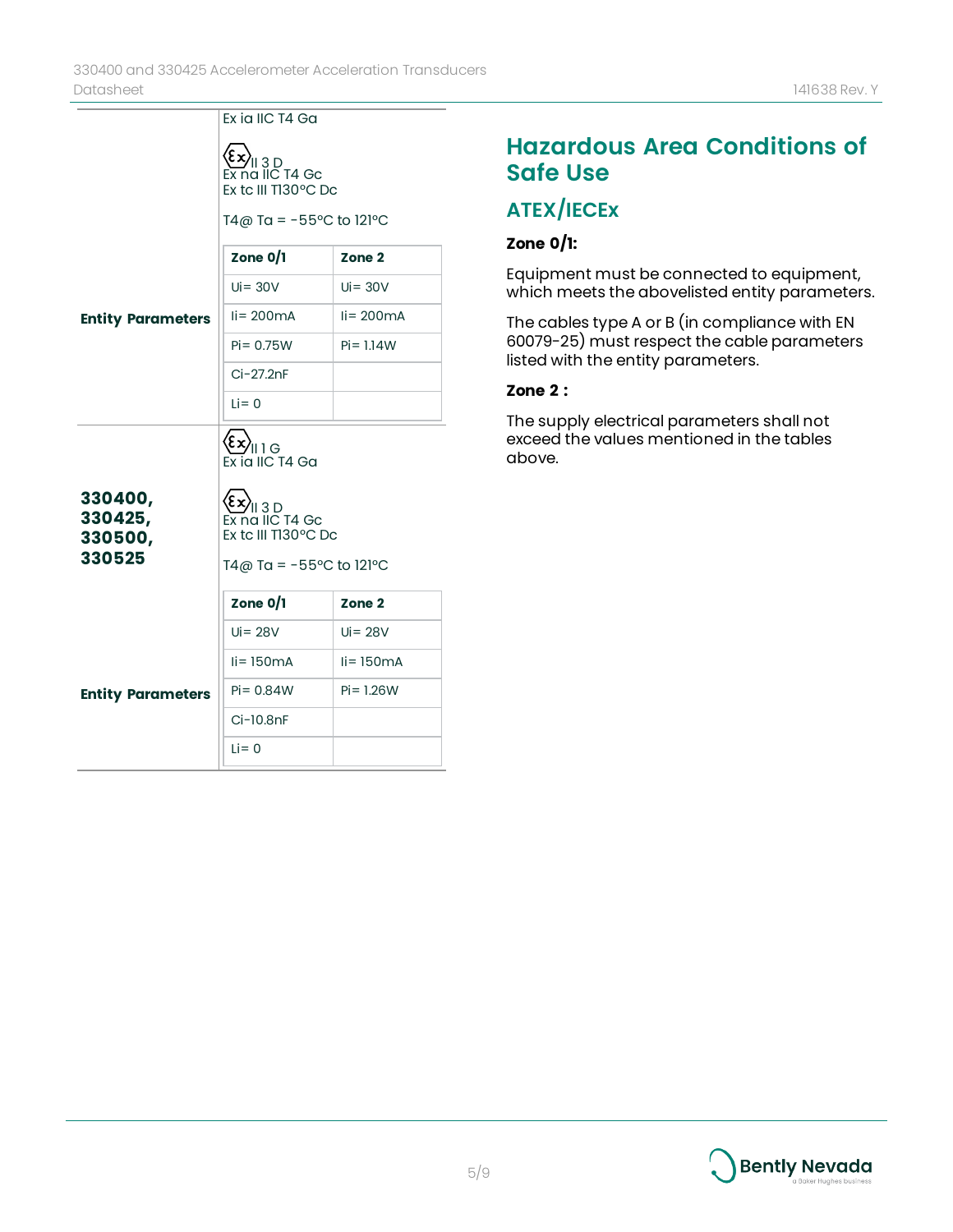# **Ordering Information**

For the detailed listing of country and product Í specific approvals, refer to the *Approvals Quick Reference Guide* (108M1756) available from [Bently.com.](http://www.bently.com/)

### **330400 Accelerometer**

### **330425 Accelerometer**

#### **Part Number-AA-BB**

| <b>A: Mounting Thread Option</b> |                                        |  |
|----------------------------------|----------------------------------------|--|
| 0 1                              | 1/4-28 UNF integral stud               |  |
| 0 <sub>2</sub>                   | M8 X 1 integral stud                   |  |
| <b>B: Agency Approval Option</b> |                                        |  |
| 0 <sub>0</sub>                   | None                                   |  |
| 0 <sub>5</sub>                   | Multiple approvals (CSA, ATEX, IECEX,) |  |

### **Interconnect Cables**

#### **Part Number-AA**

| А:        | <b>Cable Length Option in feet</b>                                      |
|-----------|-------------------------------------------------------------------------|
|           | For the cables listed below, order in<br>increments of 1.0 ft (305 mm). |
| Framples: |                                                                         |

Examples:

**15** = 15 ft  $(4.57 \text{ m})$ **2**  $\mathbf{0} = 20$  ft  $(6.10 \text{ m})$ 

#### **The following are standard lengths**

| Feet | Metres (approx.) |
|------|------------------|
| 6    | 1.8              |
| 8    | 2.4              |
| 10   | 3.0              |
| 12   | 3.6              |
| 15   | 4.5              |
| 17   | 5.0              |
| 20   | 6.0              |
| 25   | 7.6              |
| 50   | 15.2             |
| 99   | 30.0             |

Non-standard/custom lengths can also be ordered at additional cost.

Cable Part Numbers

|  | 130539 | 3-conductor shielded 18 AWG (1.0<br>mm2) cable with 3-socket plug and<br>fluorosilicone elastomer boot at one<br>end, terminal lugs at the other end.<br>Minimum length of 2.0 ft (0.6 m),<br>maximum length of 99 ft (30 m). A<br>manual is available to assist with<br>installation of this cable (part<br>number 133080-01). |
|--|--------|---------------------------------------------------------------------------------------------------------------------------------------------------------------------------------------------------------------------------------------------------------------------------------------------------------------------------------|
|  | 16925  | 3-conductor shielded 22 AWG (0.5<br>mm2) cable with 3-socket plug at<br>one end, terminal lugs at the other<br>end. Minimum length of 2.0 ft (0.6<br>m), maximum length of 99 ft (30 m).                                                                                                                                        |
|  | 16710  | 3-conductor shielded 22 AWG (0.5<br>mm <sub>2</sub> ) armored cable with 3-socket<br>plug at one end, terminal lugs at the<br>other end. Minimum length of 3.0 ft<br>$(0.9 \text{ m})$ , maximum length of 99 ft $(30 \text{ m})$<br>m)                                                                                         |

### **Accessories**

| 127088   | 330400 and 330425 Accelerometer<br>User Guide                                                                                                                                                                                                              |
|----------|------------------------------------------------------------------------------------------------------------------------------------------------------------------------------------------------------------------------------------------------------------|
| 00531080 | Mating connector for 330400 and<br>330425 Accelerometers.                                                                                                                                                                                                  |
| 37439-01 | For use with serial numbers NOT<br>preceded with the letter "G".                                                                                                                                                                                           |
|          | Mounting Base, $\frac{1}{4}$ -28 to $\frac{1}{4}$ -28.<br>Reduces base strain sensitivity.                                                                                                                                                                 |
| 37439-02 | For use with serial numbers NOT<br>preceded with the letter "G".<br>Mounting Base, M8X1 to M8X1.                                                                                                                                                           |
| 43217    | Reduces base strain sensitivity.<br>Accelerometer Mounting Kit used<br>with extension part number<br>108576-01 and O-ring part number<br>04290422 to allow room for the<br>330400 or 330425 accelerometer.<br>(See separate datasheet, document<br>141630. |

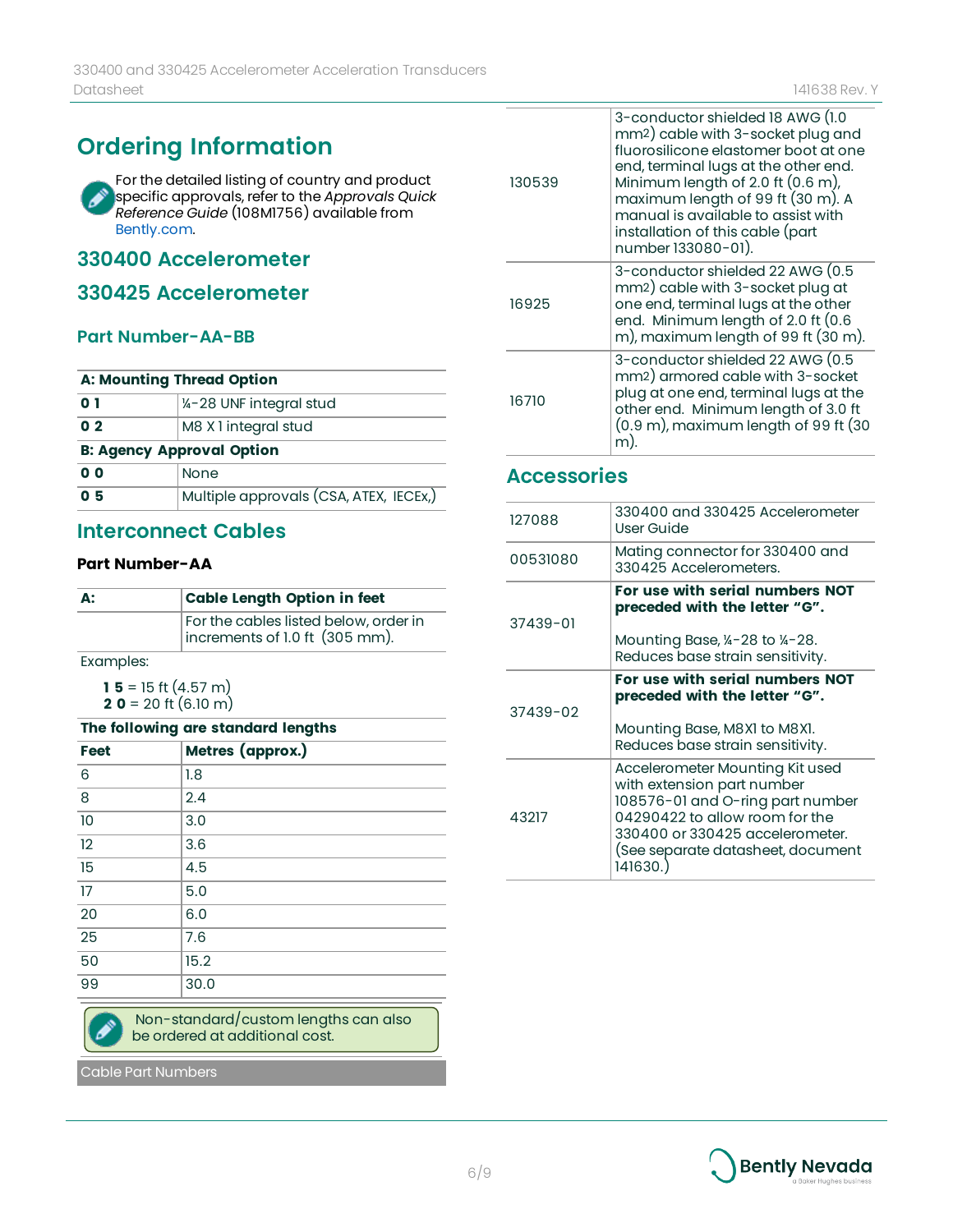# **Graphs and Figures**



Dimensions are in millimetres (inches)

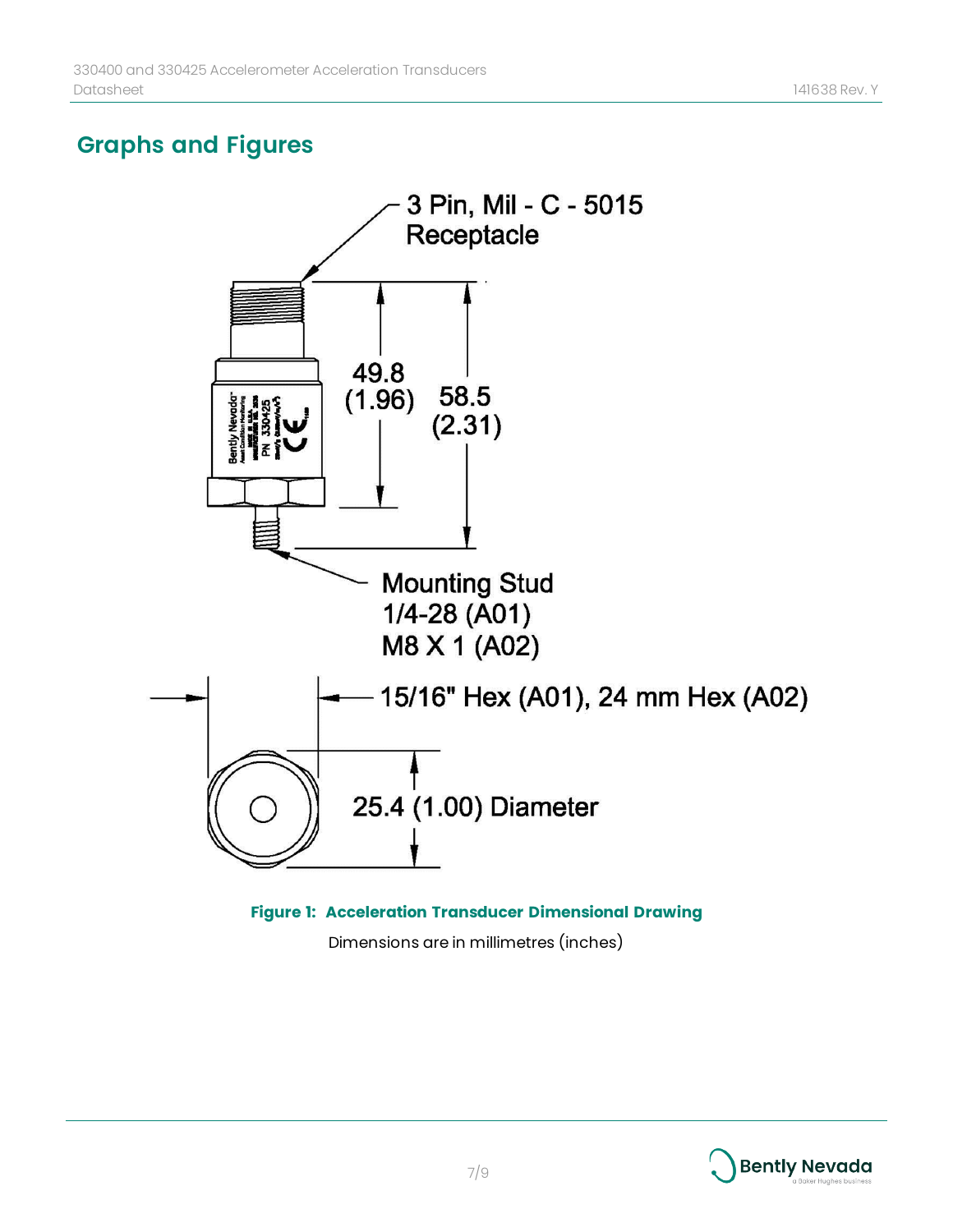

**Figure 3: 10 – 10,000 Hz Typical Amplitude Response Detail**